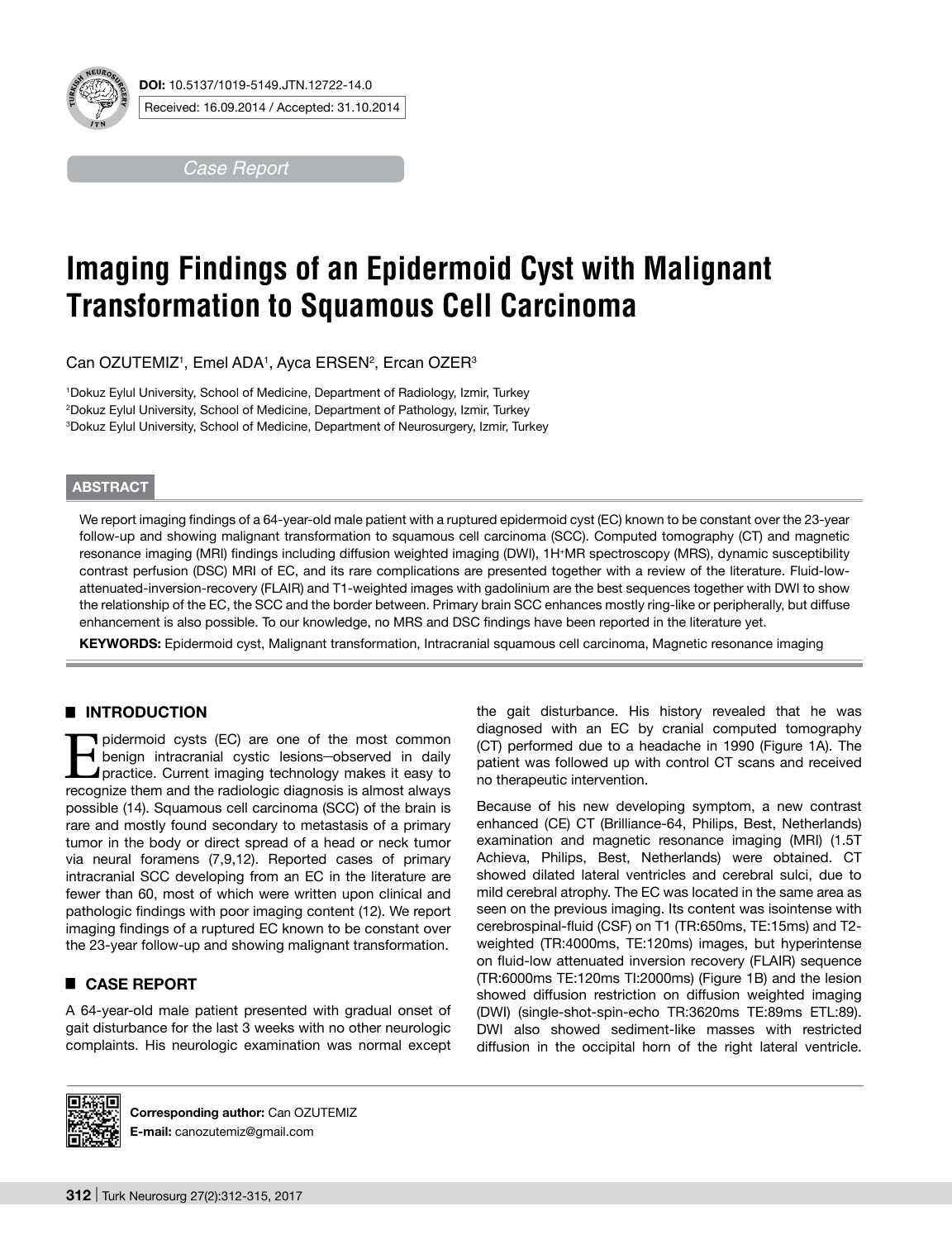These suggested that the lesion was EC and ruptured (Figure 1C).

Another solid component with accompanying vasogenic edema in the brain parenchyma was detected just adjacent to the EC. This heterogeneous solid mass was hypointense on T2 and FLAIR and enhanced on post-gadolinium (Gd) T1 weighted images. It also showed diffusion restriction (Figures 1B-D). Figures 1E-F summarizes dynamic susceptibility contrast perfusion (DSC) MRI (Gradient echo TR:633ms TE:30ms) and single voxel 1H+MR spectroscopy (MRS) (TE:144ms) findings of the solid mass.

Based on the imaging findings, we considered the lesion as a primary intracranial SCC transformed from the EC. For the differential diagnosis, we suggested also high grade primary brain neoplasm or metastasis of unknown origin.

The solid component was surgically removed through the left occipito-parietal approach. On histopathological examination, well-differentiated SCC with moderate atypia and keratinized squamous cells was found. Areas adjacent to the tumor were full of abundant lamellar keratin commonly observed in epidermoid cysts. No benign epithelial fragment was found throughout the whole operation material. The tumor had an infiltrative feature through the brain parenchyma unlike metastatic carcinomas which had the character of welldefined borders with the adjacent parenchyma (Figures 2A, B). This finding supported the diagnosis of primary intracranial SCC, which was consistent with the imaging findings.

An ear-nose-throat evaluation, a full dermatologic examination and a whole body imaging of PET/CT scan were performed to exclude a SCC metastasis. All were negative regarding any



**Figure 1: A)** Non-enhanced CT scan performed 23 years ago. Hypodense, homogeneous, well-defined cystic lesion is located in the posterior horn of the left lateral ventricle and compressing occipital horn of the left lateral ventricle**.** MR images were obtained in our institute **B)** In the axial FLAIR, the lateral ventricles are slightly dilated compared to A and there are tiny intensities in the cyst due to the epidermoid cyst content. Also vasogenic edema (\*) is seen in the adjacent brain parenchyma. **C)** DWI shows restriction in the epidermoid cyst (arrow) and some sediment-like masses with diffusion restrictions (arrowheads) were found inside the posterior horn of the right lateral ventricle which suggests rupture of the cyst. **d)** Post Gd T1-weighted image shows enhancement in the lesion adjacent to the left ventricle (\*). The peripheral part of the tumor is thick and enhances well. **E)** DCS perfusion MRI. On the CBV map, the mass (arrows) shows increased CBV compared to normal white matter, and decreased CBV compared to cortical grey matter. **F)** Single voxel 1H+MR spectroscopy(MRS) showed high lactate and lipid peaks with increased ratio of Cho/NAA(h: 8.85), Cho/Cr(h: 3.4) and decreased NAA/ Cr(h:0.38).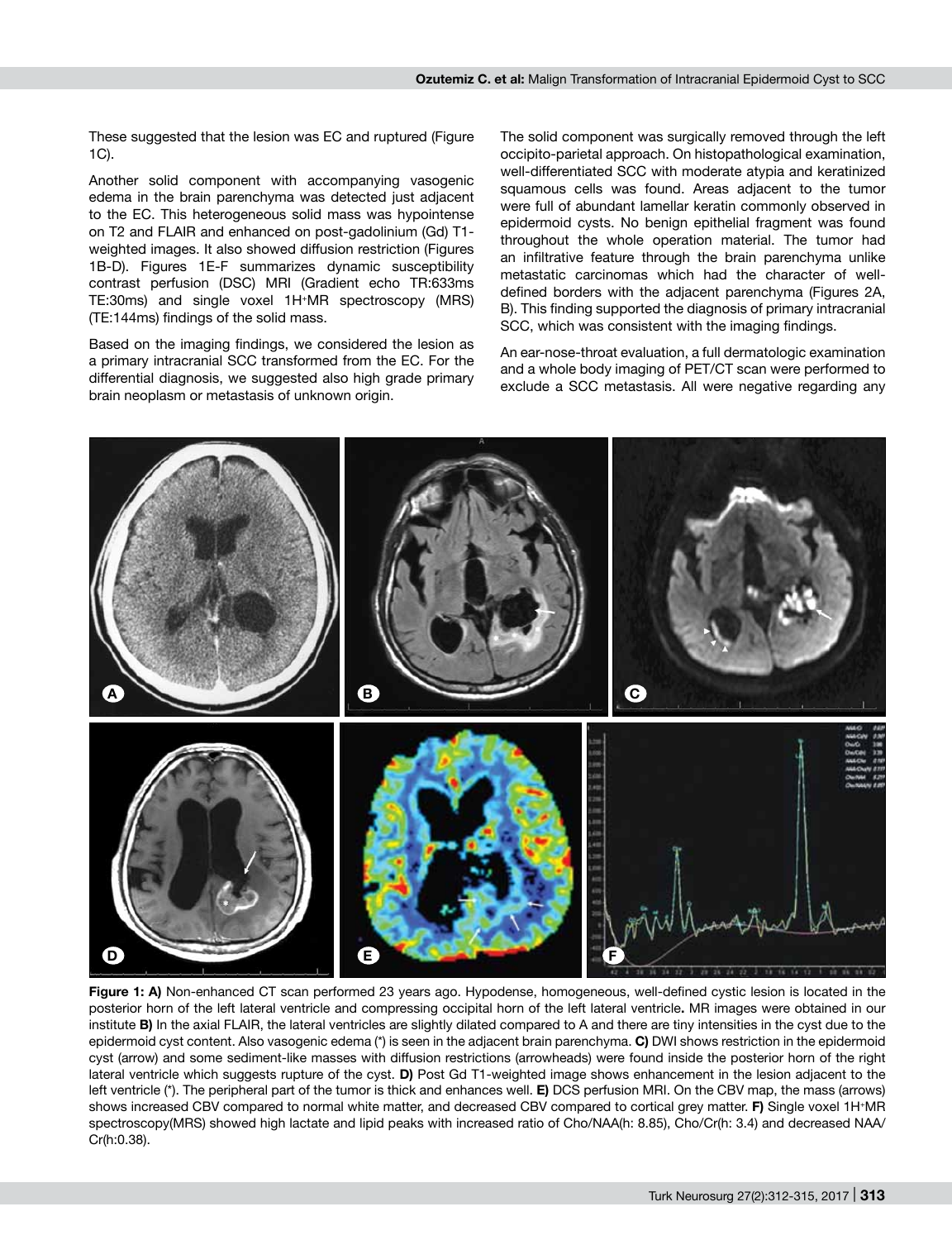extracranial foci of SCC. The patient was diagnosed as primary intracranial SCC based on the radiologic and pathologic evidences, according to Garcia et al. (7) and Hamlat's et al. (9) criteria (Table I).

First-month follow-up MRI after surgery showed no residual tumor (Figure 3A). Unfortunately, the third-month follow-up MRI showed a recurrent mass at the surgical site (Figure 3B).

**Table I:** The Criteria for Diagnosing Primary Intracranial Squamous Cell Carcinoma

#### **The criteria by Garcia et al. (7)**

- 1) The tumor must be restricted to the intracranial intradural compartment
- 2) There must be neither invasion nor extension of the tumor beyond the dura or cranial bones through cranial orifices
- 3) The tumor must have no communication with the middle ear, air sinuses or sella turcica
- 4) There must be no evidence of nasopharyngeal tumor

#### **Additional criteria by Hamlat et al. (9)**

- 1) Benign squamous epithelium must be present within the main tumor mass
- 2) There must be no evidence of a primary tumor elsewhere



**Figure 2:** Microscopic evaluation of the resected specimen. **A)** Large fragments of keratin are seen around the well-differentiated squamous cell carcinoma. That may be compatible with the content of an epidermoid cyst. **B)** The tumor shows a quality of a pattern that is highly infiltrative to the adjacent parenchyma unlike metastatic carcinomas which has the character of well-defined borders with the adjacent parenchyma.



**Figure 3: A)** The first-month follow-up after surgery shows no residual tumor on contrast enhanced (CE) T1-weighted axial image. Arrows show surgical site. The arrowhead points residual epidermoid cyst. **B)** The third-month followup MRI shows a recurrent mass in the surgical site on CE T1-weighted sagittal image. Therefore, the patient was sent to radiotherapy.